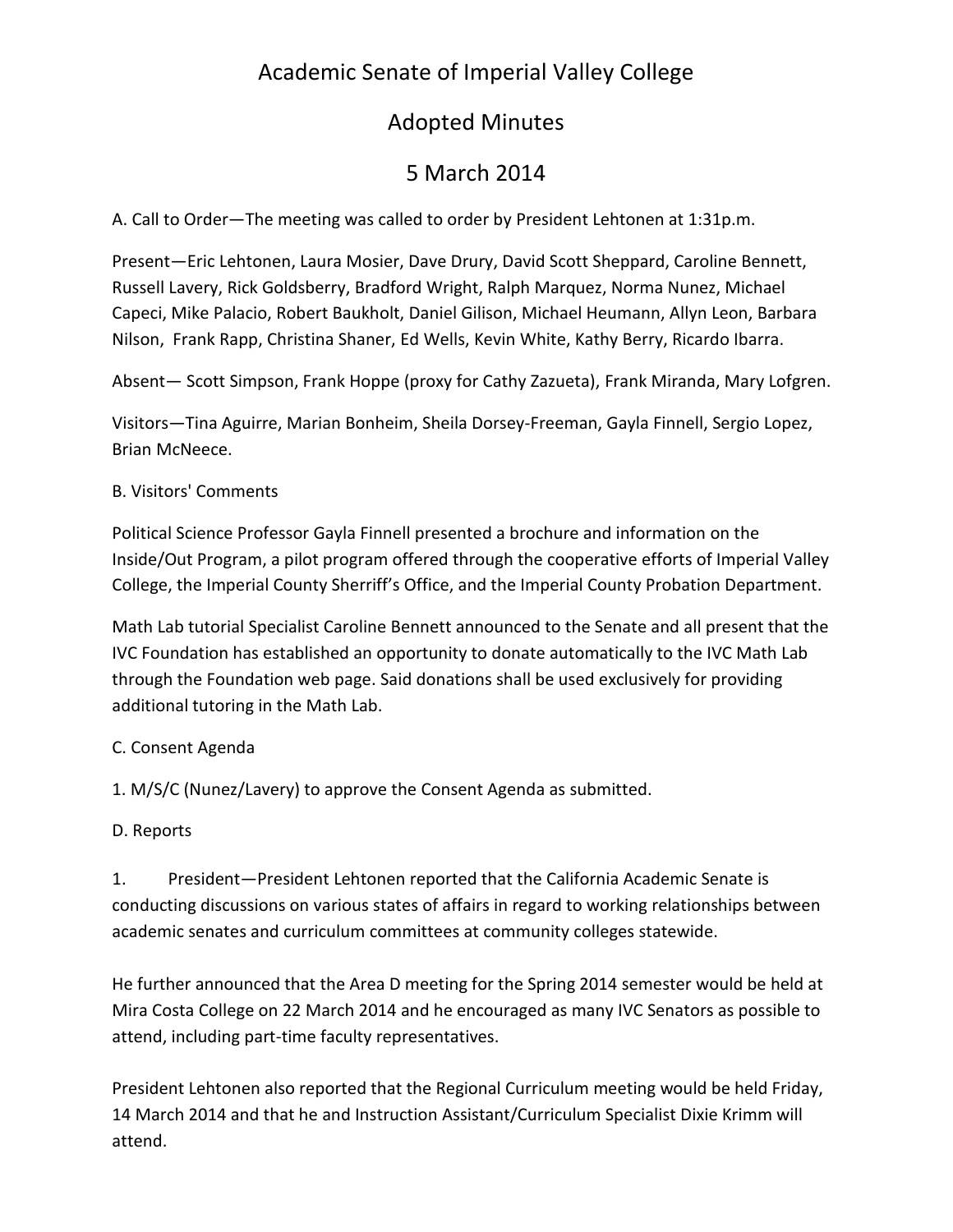President Lehtonen concluded his report by reminding the Senate that the IVC Board Retreat shall be held on Saturday, 15 March 2014, and that it is open to the public.

2. Past President—There was no Past President's report.

3. Treasurer—Senate Treasure Caroline Bennett reported that the Senate balance stands at \$4,155.59.

4. Associated Student Government—Associated Student Government President Ricardo Ibarra reported that the ASG is preparing for ASG elections for 2014-2015 ASG President on Friday, 14 March 2014 and for 2014-2015 Senators on Monday, 24 March 2014.

He further reported that the ASG is working on the 2014 Spring Awards banquet.

ASG president Ibarra concluded his report by stating that the results of the survey regarding the IVC mascot found that 57% of students surveyed wish to keep the Arab mascot and that 57% of faculty wish to change the Arab mascot.

5. Part-Time—Part-Time Instructor Michael Capeci reported that he is currently working on having a percentage of funds from an annual police association fund raiser donated to the IVC Academic Senate Scholarship fund.

6. Curriculum Committee—Curriculum Committee Co-Chairman Michael Heumann reported that the Curriculum Committee shall next meet on Thursday, 6 March 2014, and that revising and updating catalog text shall be a major focus of the meeting.

7. College Council—College Council Co-Chairman Daniel Gilison reported that the College Council has establish an ad hoc committee to review College Council by-laws.

8. Basic Skills—There was no Basic Skills Committee report.

9. Distance Education—Distance Education Committee Chairwoman Gayla Finnell reported that the Distance Education Committee had met on Wednesday, 12 February 2014, at which time the committee adopted a core value statement, discussed and updated the on-line course development policy, requested that the Academic Senate add a student representative to the DE committee membership, selected an on-line course evaluation team, and completed the Distance Education program review.

10. Technology Planning—Technology/Planning Committee Chairwoman Gayla Finnell reported that the committee had met on Monday, 13 February 2014, at which time the committee discussed the problem of the high cost of replacement parts for document cameras which were experiencing technical difficulties not covered under warranty.

E. Update on Previous Discussion and Information Items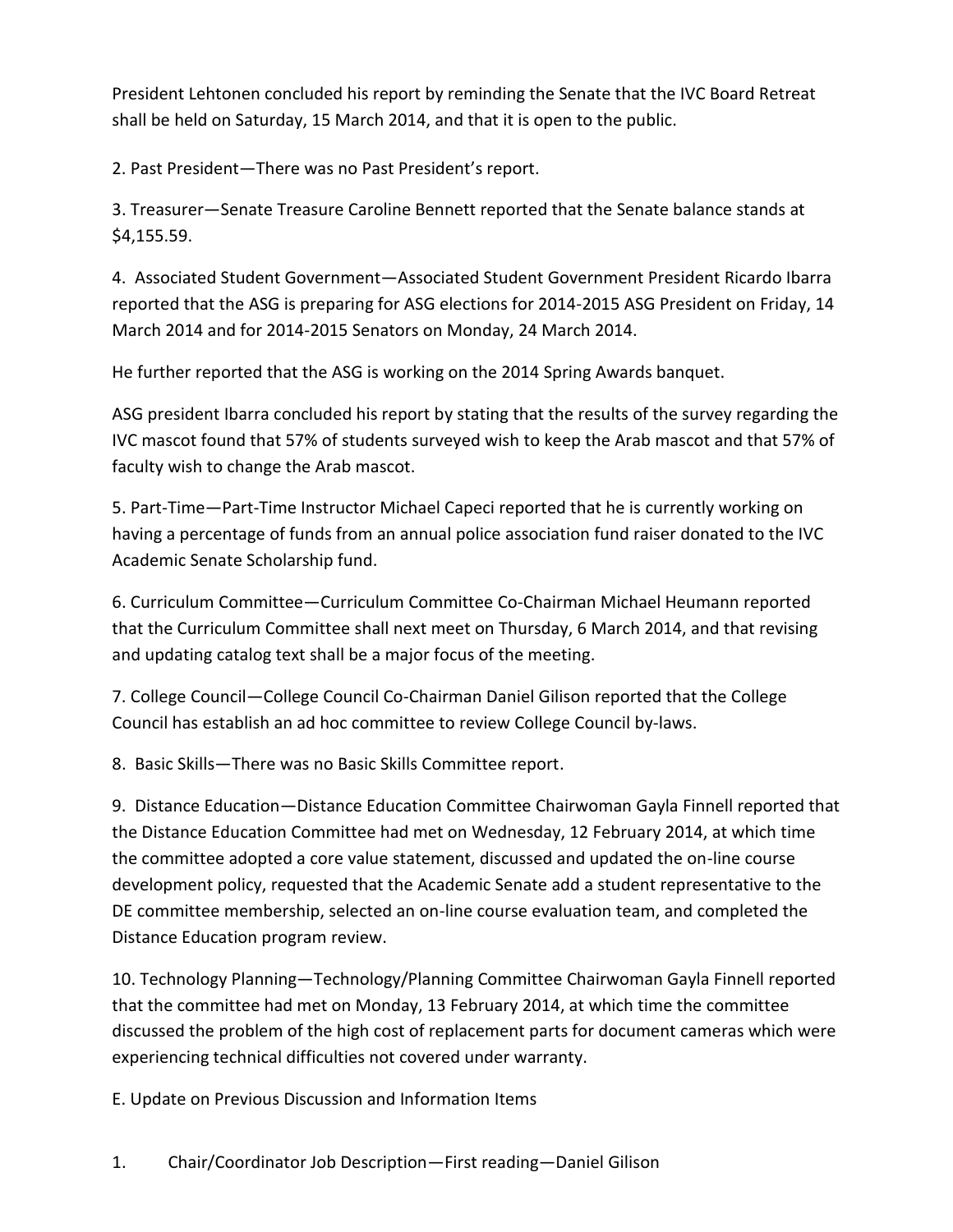### IMPERIAL VALLEY COLLEGE JOB DESCRIPTION: AREA COORDINATOR

INTRODUCTION: The Coordinator is the tenured faculty lead for a division or program. Coordinators are faculty members elected biannually (every 2 years) by area faculty and with mutual approval of the Vice President for Academic Services. The Coordinator must be able to work collaboratively with faculty, staff, administrators and students in the day-to-day operations of the area and/or program. The Coordinator must possess knowledge of curriculum development, student learning outcomes, program review, schedule development, FTES, FTEF, and the rules and regulations of the California Community College System.

#### Major Functions:

Curriculum:

- 1. Facilitate, in collaboration with area faculty, curriculum development, review, and revision, which includes data collection to support curriculum review and revision. Propose new curriculum to the curriculum committee based on analysis of need.
- 2. Serves as area representative of the Curriculum Committee.
- 3. Work with the faculty to facilitate the review of textbooks and/or other material assigned to students that support and/or upgrade the quality of the content and instruction offered to students in the area's programs.
- 4. Facilitate, in collaboration with area faculty and Department Chair, the development, implementation, and assessment of the Student Learning Outcomes at the course, program and institutional levels as appropriate.

Program Review/Accreditation and Planning:

- 5. Facilitates Program Review in collaboration with faculty.
- 6. Participates in accreditation reports as appropriate.
- 7. Provides various reports and/or information to Instructional Deans or Vice President of Academic Services.
- 8. Develops and manages budget. Works to provide data, information on budget development.

Personnel:

- 9. Initiate justification for additional staff and participate in the selection of prospective staff members within the academic area as per district hiring procedures as appropriate.
- 10. Facilitate area level orientation and mentorship of new faculty.
- 11. Serves as a member of the Individual Tenure Committee.
- 12. Orients new faculty and part-time faculty with the help of instructors within the area.
- 13. In collaboration with the Instructional Dean, develops a plan for regular evaluation of part-time faculty, which may include the participation of full-time faculty area members per contract.
- 14. Provide input to the Instructional Dean on the evaluation of area support staff.
- 15. Recommend staff development workshops and/or programs that serve the short term and long range interests of the students.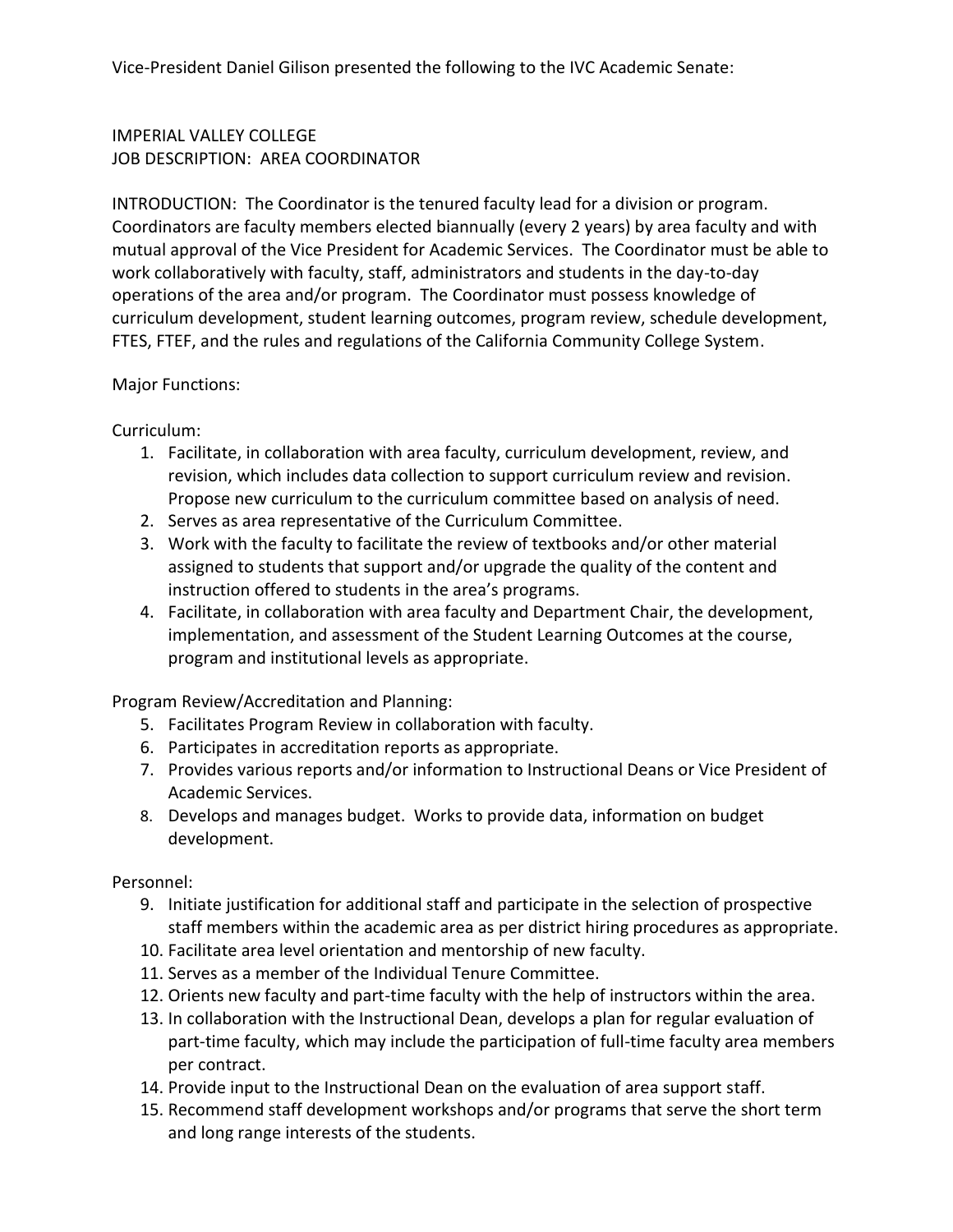16. Develops class schedule and works on schedule development at the program or area level.

Minimum Qualifications:

- 1. Must be a full-time, tenured faculty member in good standing with the district.
- 2. Ability to work collaboratively with faculty, staff, administrators and students in the dayto-day operations of the division and/or program.
- 3. Knowledge of curriculum development, student learning outcomes, and program review. Ability to analyze data for curriculum revision, program review and other reports as needed.

Discussion ensued, including concerns the stated job description and job description for Department chairs, the reasons for the need to establish the coordinator job description, and whether or not the description was based on any input from administration.

2. Faculty Service Obligation Alternatives—First Reading—Frank Rapp

Secretary Frank Rapp presented the following to the IVC Academic Senate:

WHEREAS the "Agreement between the Imperial Community College District and the Imperial Valley College Chapter of the Community College Association of the California Teachers Association of the National Education Association (IVCC/CCA/CTA/NEA) for Academic Years 2013-2015" states in Article 15.5 "All unit members as part of contract requirements are required to serve on one (1) [sic] recognized campus committee or as the advisor to a recognized, active student club or organization, during each academic year," and

WHEREAS the number of committee positions combined with the number of club or organization advisor positions at Imperial Valley College is less than the number of full-time faculty at Imperial Valley College,

THEREFORE BE IT RESOLVED that the Academic Senate of Imperial Valley College recommends that the negotiators for the Imperial Community College District and the negotiators for the IVCC/CCA/CTA/NEA reopen negotiations on Article 15.5 to include alternatives to the requirement for all unit members to serve on a committee or as a club advisor, including the possibility of approved special projects to benefit the college as well as the possibility of a discipline or division designee of one or two faculty members to establish and provide expertise in equivalency within each discipline in order to better expedite the equivalency review process.

Discussion ensued, including concerns regarding whether or not it would be more appropriate to recommend a memorandum of understanding as opposed to a contract reopener as well as the need to specify alternatives or not.